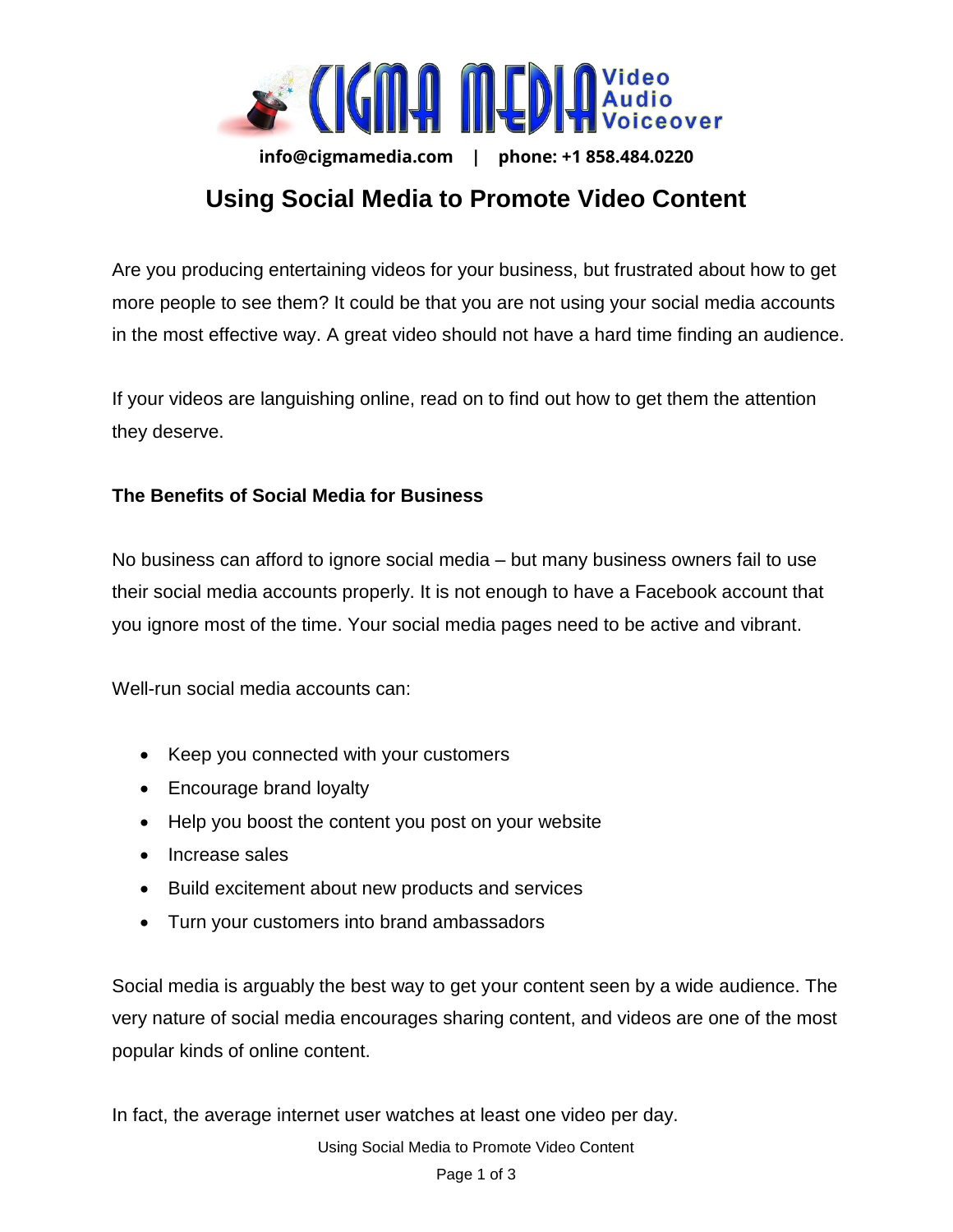

**info@cigmamedia.com | phone: +1 858.484.0220** 

Here are some of the best ways to promote your video content using social media:

- 1. **Post your video on YouTube**. If you're just posting your video on your website, you're missing out on millions of potential viewers. Put the video on YouTube, and include a clickable call to action and a link to your website.
- 2. **Share the YouTube post on Facebook and Twitter.** Facebook will let you embed a video into your post, and you can post a link to it on your Twitter feed. When you share it, encourage people to re-share it with their social media contacts.
- 3. **Share your video on your personal pages and feeds, too.** Your friends and family will be happy to help you by re-sharing your content with their contacts.
- 4. **Post links to your video in content posted by industry influencers.** The comment sections of relevant posts provide a great forum for sharing your own content. Link back to your Facebook page, or to the YouTube posting, or to the video on your website. Not everyone who comments will watch your video, but some will.
- 5. **Share content at different times of day.** The average person has hundreds of Facebook friends. If you first share your video in the morning, share it again in the late afternoon or early evening for people who might have missed it the first time.
- 6. **Sponsor your video.** If you have a little extra money in your marketing budget, sponsor your video to get more views. Your video will appear in the Newsfeed of your targeted demographic.